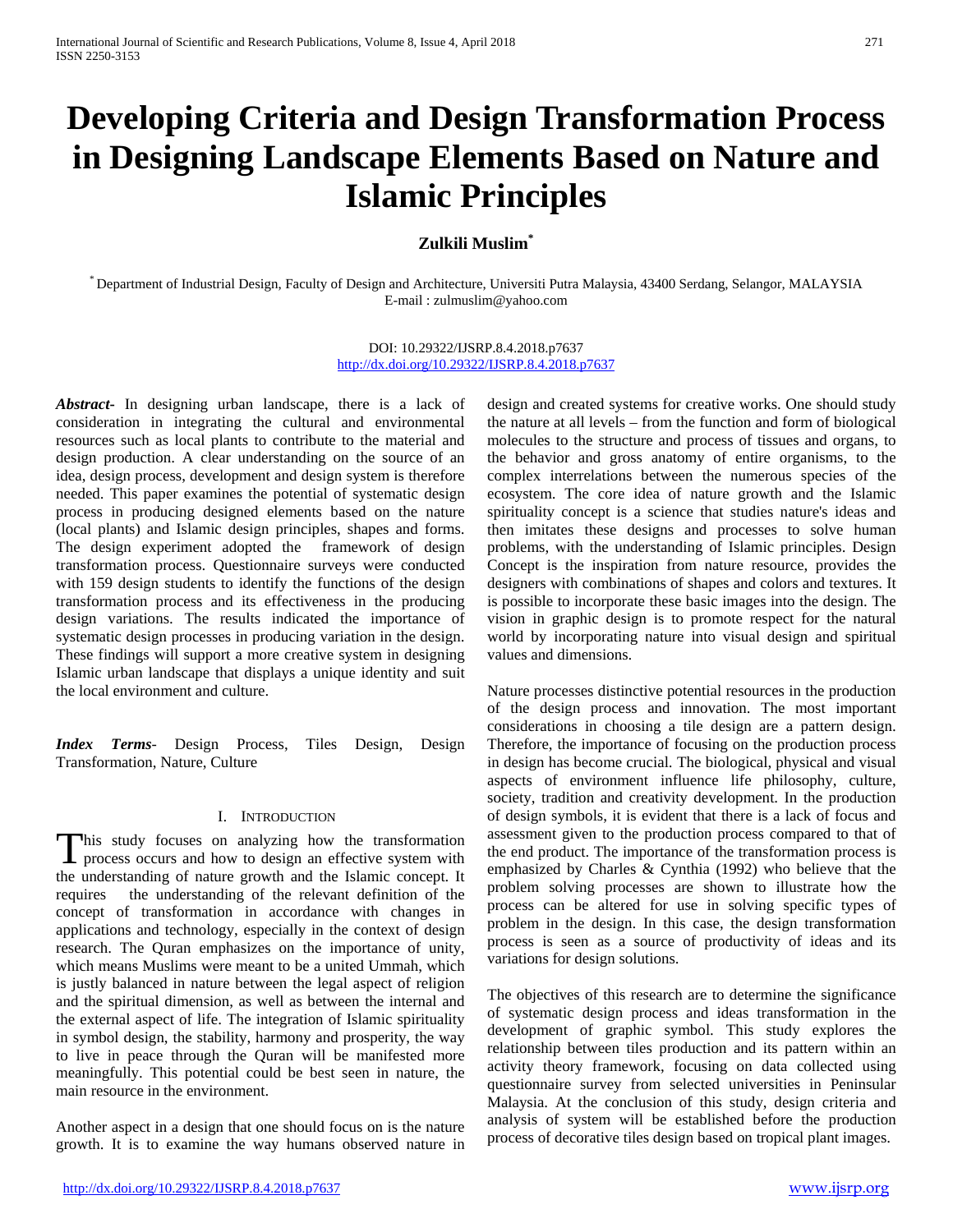For thousands of years, artists have relied on the natural world for inspiration, especially designers of pattern in the modern world. Floral pattern designs were chosen because flowers have traditionally been depicted in artwork and decoration since the beginning of visual communication. The artists of the Art Deco style, despite their emphasis on geometric rather than organic line, followed in a long standing tradition and placed great importance on the floral motif in fabric patterning. In fact, at the peak of Art Deco, over half the fabric designs produced depicted floral imagery, most of which was treated geometrically.

## II. LITERATURE REVIEW

## *A. Design Transformation Process*

The term transformation is also used in the context of the mind to visual interpretation in the communication process as explained by Alan (2002):

"The process of graphic thinking can be seen as a conversation with ourselves in which we communicate with sketches. The communication process involves the sketched image on paper, the eye, the brain and the hand. All ideas can be said to be connected; the thinking process reshuffles ideas, focuses on parts and recombines them." Alan (2002) relate the term transformation of nature through his statement:

"In the act of transformation into design, some of the disorders of nature are replaced by human order. However, some of the most successful nature-based patterns successfully abstract the natural form, while retaining a liveliness of the overall design that we recognize as being the essence of nature."

The design transformation process can be divided into several layers as follows:

- i. The transformation from the point of thinking and creativity: The process relates to how to stimulate ideas and thinking in the development of the mind. Here, the transformation process in the brain, followed by members of the body before translated into paper or by computer.
- ii. The transformation of the visual angle and design: The process is divided into two aspects, namely physical (elements) and meaning (principles). Physically, the transformation process created in the form of the size, shape, form, fabric and color. In terms of meaning (principles), it was translated by nature good or bad, soft or hard, balance, etc.
- iii. The transformation from the perspective of the nature or character of the environment, such as small or big, fast or slow, smooth or rough, etc.
- iv. The process of spiritual transformation from the point of impact is influenced by elements of earth, water, fire and wind.

"This would be in line with changes in scientific thinking that stresses the importance of process in nature, rather than the study of the finished object "(Alan, 2002). Charles & Cynthia (1992) also agreed with the above statement and explained that:

"The process described a series of events, stages or phases that can be viewed in a variety of ways. It is planning, and organizational tool used to guide creative activities toward the end goal." The authors through their book 'Basic Visual Concepts and Principles' emphasized the importance of the design transformation as a problem solving process through the passage:

"The problem solving processes are shown to illustrate how the process can be altered for use in solving specific types of problem."

Based on the above discussion, it can be concluded that natural resources such as plants have the potential to be the innovative sources that can provide guidance to the understanding of the transformation process of design, principles of aesthetic design and evaluation of design. The transformation is not only based on the visual aspect, but also from the functional aspects. This passage describes by Ian (1969) regarding the process of transformation that is inspired from natural sources:

"Like their natural counterparts, our designs organize the synchronous movement of many parts into a fluidly transformation whole. One integrates insights from nature into man-made products, environments, and structures. Thus, our approach is inspired by nature, not from a visual standpoint, but rather from a functional one."

Results based on research theories and approaches above, have indicated that every symbol's creation should be evaluated in terms of the development of elements in form and structure of the plant images. This method allows one to appreciate the value of the creation process in detail. Alan (2002) considered that a conceptual sketch is based on the concept of man's thinking relationship to the environment associated with interest in the design process as follows:

"The effect of ecological thinking, taken to its ultimate conclusion, maybe the redefinition of design as a comprehensive awareness of relationships between things and people. This new approach would be in line with changes in scientific thinking that stress the importance of process." In this regards, Wucius (1995) stated that the conceptual drawings have a close relationship with the shape and structure elements that have been designed. He described that:

"All the visual elements constitute what we generally call 'form' which is the primary concern in our present enquiry into the visual language. Form in this sense is not just shaped that is seen, but the shape of definite size, color and texture. The way form is created constructed organized along with other forms is often governed by a certain discipline which we call "structure" that involves the relational elements is also essential in our studies."

Marcia & Sheila (2005) relate the meaning of transformation in terms of real change. Here, conceptual sketches help in changing forms, image and structure. According to them:

"Often, people confuse transformation with any kind of change, technology breakthrough, innovation, process improvement or transition. However, few changes are truly transformational. However, while all transformation is a change, not all change is a transformation. To transform means a process to change in form, appearance or structure."

The researcher opines that the conceptual drawings from the point of form and structure are the important elements to creating symbols that are potentially attractive and can be developed into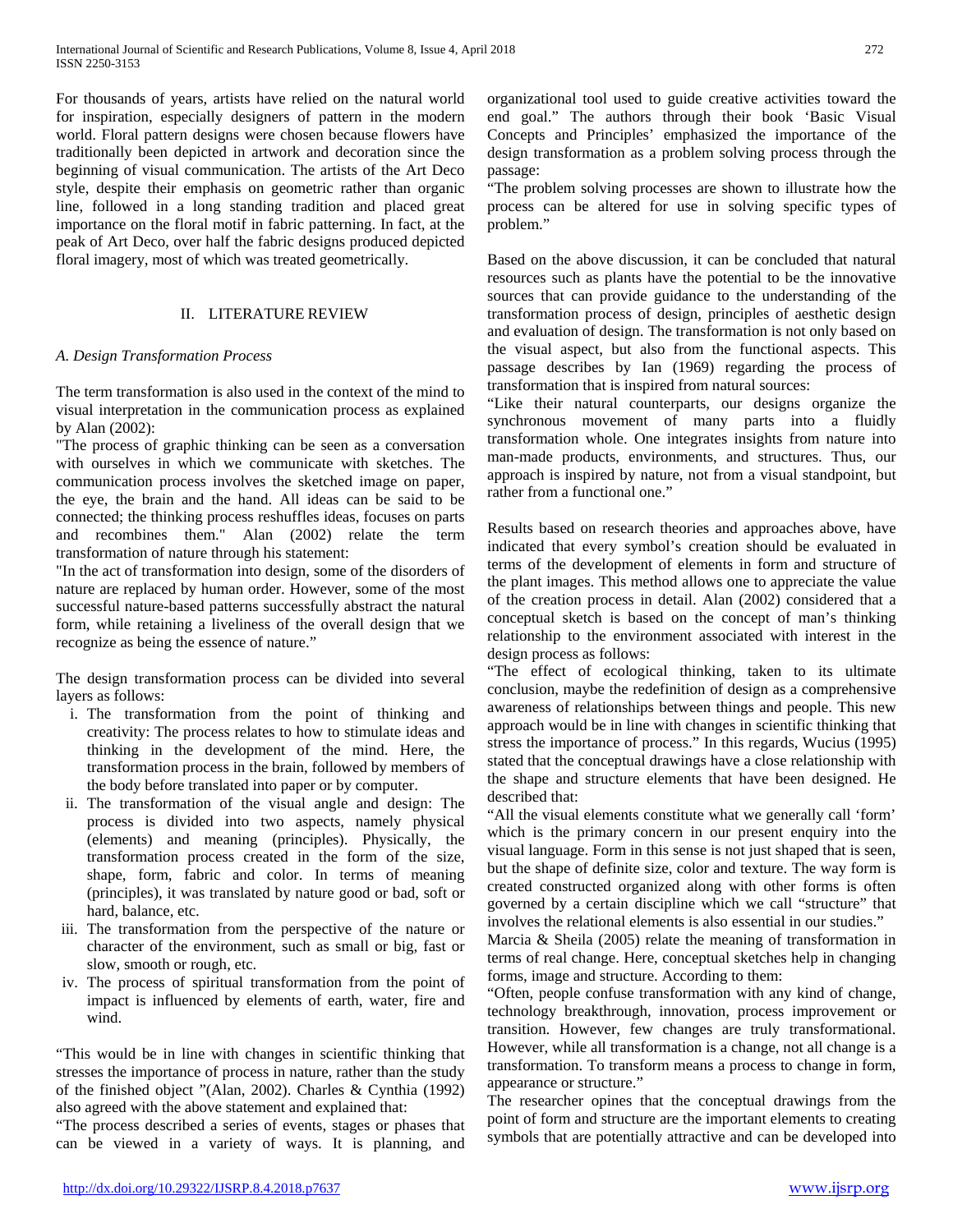a more effective and functional forms. It can be understood from the reviews that the process of transformation through the manipulation of shapes and structures of plant images can be produced by means of the conceptual drawings. The drawings describe where the elements or representations of visual composition take place.

## *B. The Art of Transformations in Islamic Spirituality*

Observing the concept of design thinking and Islamic philosophy, one need to understand the meaning of spiritual value, the design process, the art of transformation in visual language, to read in depth of the design. Then only the viewer will appreciate the content of the work of Islamic design. The vision of religion belief is that how the Islamic designers translate their works through forms, colors, spaces. The Islamic Design Concept is the social relation with different environments and culture of the Islamic nation, and through texts from the Koran and the Sunnah, which direct the Islamic concept to the creation of God and human life. In Islamic design, the vision of spiritual religion is the understanding of the unseen was the presence state. The unseen process is where the designers translate the design works through forms, colors, spaces and relations between them and God, interpret them through the solution of this principle in Islamic design. The relationship in their belief is that the process of creation in the artwork, at the same time is the remembrance of God creations.

The end product or the outcome of the design is not the reality; the spiritual process is a reality, For instance, spiritual process of the intention, is a manifestation of God's creation that reflected as the design intention (The pre-process towards the goal of the design process). The light of the heart is the light flow of idea's resources that reflected as the source flow from the image origin. The light of the movement is the implementation of the development of the process is reflected as the movement of the design process. The light of the soul is to capture a sense of feeling is reflected as the appreciation of design (the beauty and aesthetic). The light of the mind is to translate action and the results are reflected in the creativity of design. The light of the human structure is for realizing the movement, which reflected as the structure of the elements and principles of design.

The light of desire is to raise the state, of the requirements and spirit that is positive & negative, which reflected as the outcome of a design, to analyze the requirements of its achievement. This method is documented through this concept of abstraction in shapes, units and decorations. It also reflects the intellectual of knowledge in the aspect of the value of the spiritual process and the quality of the work of art in Islamic spirituality.

God's creation through the spiritual energy that was an impact on the development of science and knowledge and the discovery of molecules constituting the material and the energy contain atoms, created an aesthetics values in design. The essence reflects the concept of Islamic philosophy and manifests the understanding through the design works using design expression. The thinking eye was a combination of visible and invisible in the work of art

is characterized by creativity and precision in thought, and process.

The meaning of the design creations, the systematic process, the principles and values, which was organized through the technical elements in the technical work of design productions involve colors, lines, forms, spaces and its relationships by developing the construction methods and theories. Applications of the descriptive and analytical method by studying some of the concepts and theories related to the field of production in scientific design elements, and principle construction will achieve the Islamic design concept of similarity and simplifications of different culture and visual environment.

There is a relationship between Islamic design and scientific theories. It shows in a positive discovery in visual interpretations, visual transformation, simplifications and innovations. What important of this relationship is the basic understanding of uniformity and the aesthetic acceptance of the work of art. Design science theories and Islamic design influence each other, which reflects how the design work based on knowledge of theories and foundation design through a system of Islamic thought. It can work through the design planning process methods and techniques of the organization of design to generate scientific knowledge used in the new Islamic design concept.

## III. RESEARCH METHODOLOGY

## *A. Manual System of Design Process of Tiles*

In the development of a manual system, elements and principles of design should be primarily considered as to identify the criteria for the transformation process through the manipulation of forms and shapes. The methodological framework is designed by selecting the most relevant design elements (see Figure 1). The design phase includes the process of recognizing, refining and strengthening the design criteria by producing more accurate and detailed transformation processes.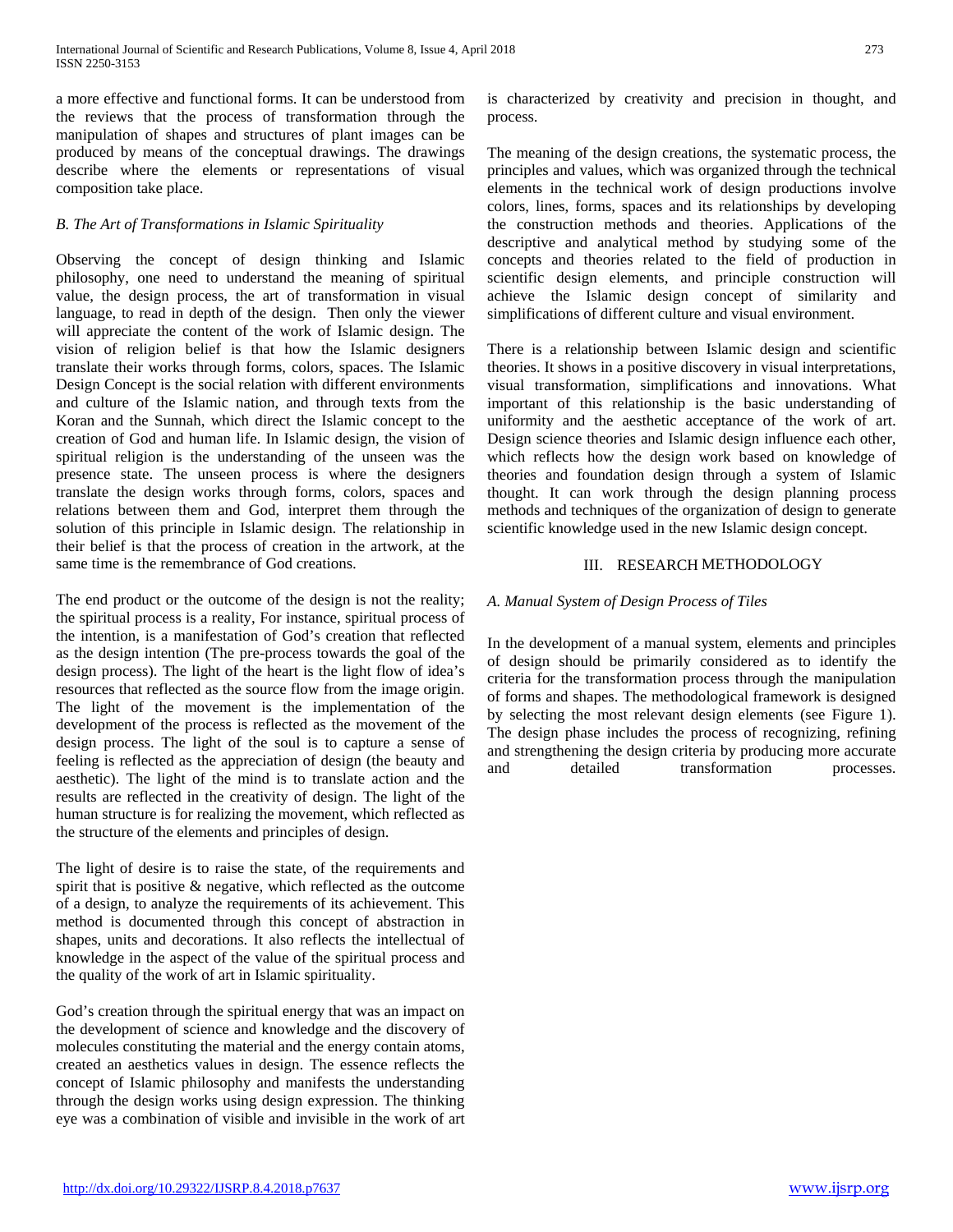

Figure 1. Plant Transformation Process Flow Sequence Based on the Design Criteria

The next step is to identify the manual system of design process by separating the criteria into four sections. The criteria include the element of the form, the principles of design, the elements of nature and the form of flow sequence. Figure 1 shows the flow sequence of plants transformation based on four sections that have been developed. A conceptual framework relating to the concept of the manifestation of the light of God towards human beings, quoted from the book of "Secrets of the Human Light ' by Baginda Muchtar, was referred to for linking the design criteria with the spiritual concepts rooted from Islamic teaching (see Figure 2). The structure, creativity, beauty, process, symbolic image and the design intention are all regarded as the manifestation of the spirit and knowledge to transform the essence and abstraction of creation to real design elements.



Figure 2. The transformation process associated with the concept of the manifestation of the Light of God towards human beings, (extracted from the book of "Secrets") of the Human Light ' by Baginda Muchtar) and its link to the transformation process criteria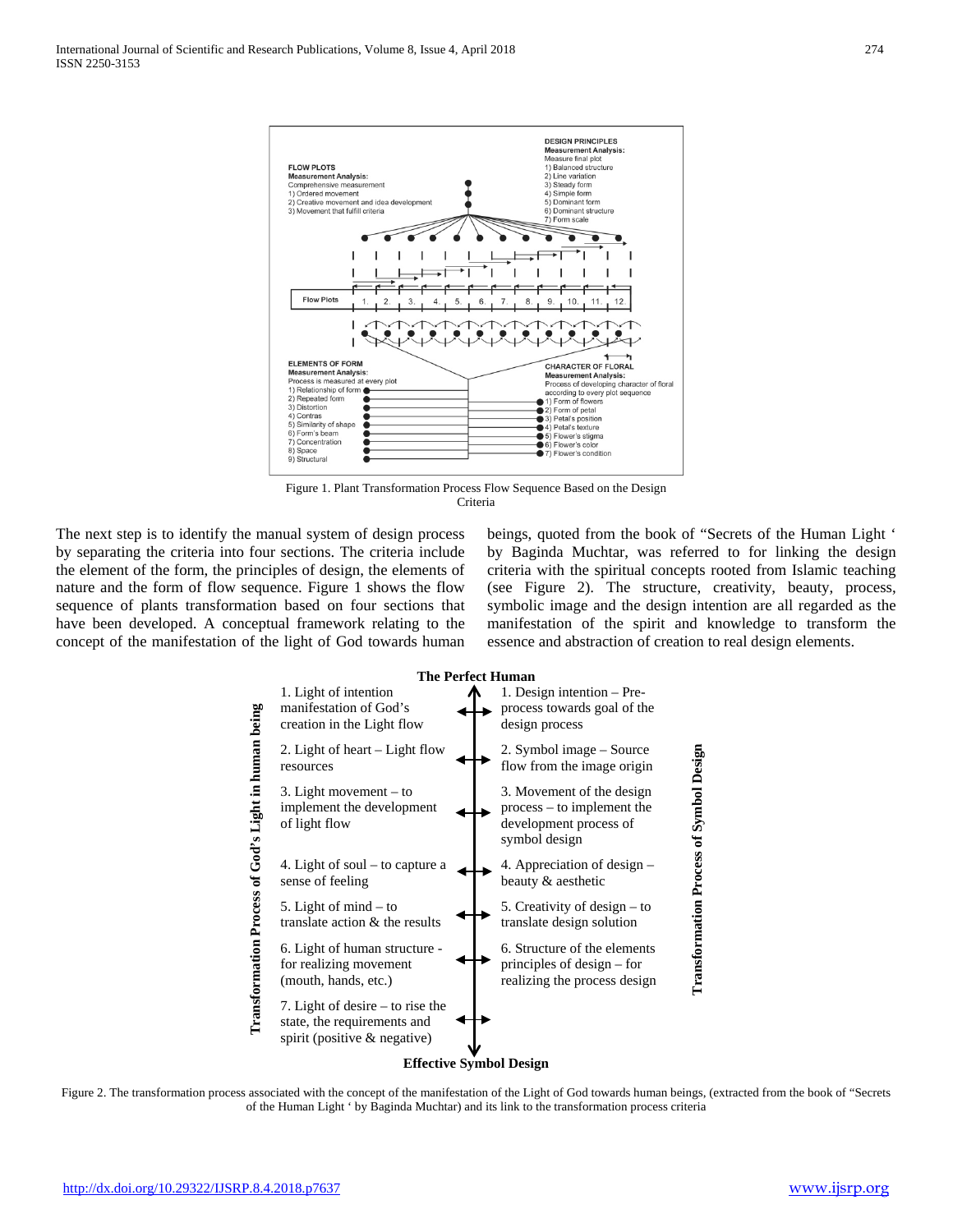## *B. Criteria of the transformation process in tile design based on plant images*

Based on the concepts and criteria reviewed in the study, the production process criterion is developed as 'framework' for the tile design experiment described as follows:

- i. Criteria for analyzing an image to the tiles design based on plant characteristics and elements of forms.
- ii. Criteria for creating the transformation process in accordance with the system from the first plot to the end of the plots based on the principles of form features.
- iii. Criteria for analyzing the process of transformation in the image sequence that was generated based on the transformation process flow sequence.

The main focus is to identify the transformation process through the application of features and elements in the character of the plant. The importance of the development of the criteria above has been emphasized by Wucius (1997) that explains:

"The shapes of the components of natural forms and how they work together structurally should then be examined."

This theory is also supported by Hoberman (2006) who stated the followings:

"The incremental growth of a budding plant, the natural world is constantly changing form" these observed transformations of size and shape reveal subtle and ordered natural processes that can be seen in both large and small-scale transformation."

Based on the statements above, it can be understood that the transformation of natural elements has a smooth and orderly process, and each element involved should be studied and evaluated in detail. The criteria selected in the study are as follows:

## *The elements of forms*

Based on Wucius (1995), there are various criteria that feature the elements and principles of design during the analytical process of symbols creation. The researcher has analyzed the process using the element of forms through respondents' evaluation. Based on the feedback from the respondents and in light of the criteria that have been proposed by Wucius (1995) in the development of design creation, the criteria relevant to the transformation process of symbol design are as follows:

(a) Structure in the process of design

- Formal and informal structure
- Structure of merged / separated
- (b) Relations in a process design
- Forms that separate distance
- Forms that meet and overlap
- (c) Repeating the process in the form of design
- Repeating appearance, size and colour
- Repeating direction, position and space
- (d) Changes gradually form (gradation) in the process of design
- Changes in appearance and gradual reduction
- Changes in the gradual change direction and circle
- (e) Contrast in the form of process design
- Contrast in shape and size

- Contrast in direction and position
- (f) Radiation in the form of process design
- Property emission in a position outside of the centre / to the centre
- (g) Space in the process of design
- Separate positive and negative
- Separate into the illusion

## *The design principles*

The criteria in the design principles in the design transformation process are as the followings:

(a) Balanced structure

- (b) Flow of line
- (c) Form a robust
- (d) Simple design
- (e) Dominant form
- (f) Dominant structural

## *The transformation flow of sequence*

Criteria used at the end of the process flow in the creation and the transformation sequence analysis are as follows:

(a) The orderly movement –Movement format of plots should be added

(b) Movement of creative and development ideas- Movement format of plots should disappear

(c) Movement that meet the criteria

(d) Movement format that is causing the plots is not logical or defects

Based on the above discussion, one can summarize that based on the listed elements and principles of design, this study has identified the most appropriate design criteria that could be applied effectively in the production of plants symbol design. It thus supports the existing criteria suggested by previous researchers. Figure 3 shows the conceptual design framework that relate to the natural processes in the creation process of plants in the design.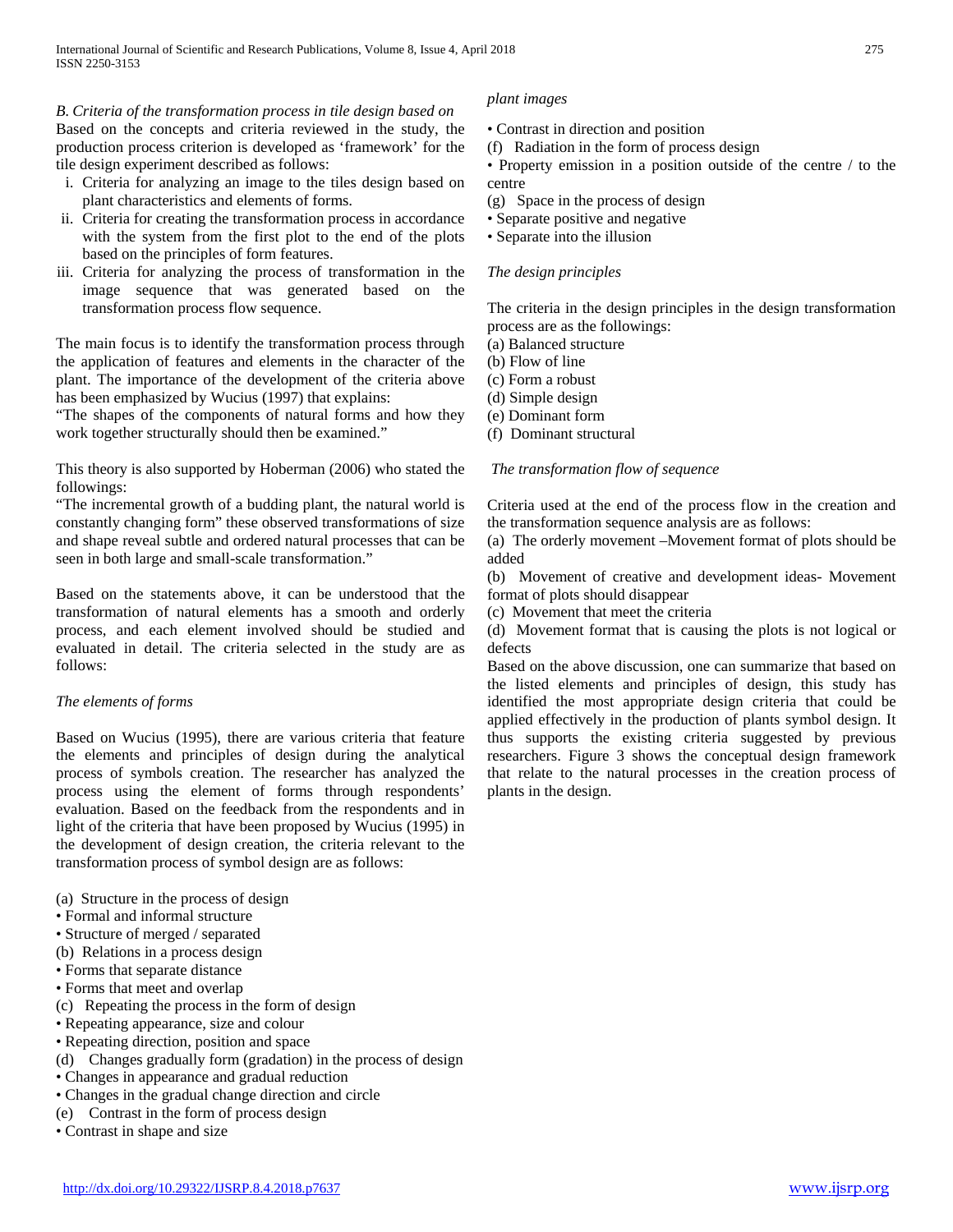

Figure 3. Conceptual Design Framework Relating to Natural Processes

## IV. FINDINGS

This study gauged the importance of the transformation process in symbol design. Questionnaire surveys were conducted with 159 designs-based students from four universities in Malaysia which are Universiti Putra Malaysia, University of Technology Mara (Shah Alam), University of Technology Mara (Perak) and University Malaya. The followings discuss the respondents' feedback on the aspects surveyed.

The results on the first stage of the survey indicate that the majority of the respondents (71.3%) agreed to the importance of the design aspects of the transformation process and priority criteria. The respondents feel that it is important to focus on assessing the results of creating good design with appropriate and systematic design criteria in the research field. Results from the second stage of the survey indicate that the average percentage of respondents with a positive feedback on the importance of the subject studied is, 91.6%, while 6.2 % of the respondents did not think that the subject matter is important.

The results indicate that almost all of the respondents agreed that the design criteria for the transformation process is an effective, systematic and easily modified in terms of forms of variations production. The following are the summary of findings on the aspects evaluated by the respondents:

(a) The most important aspect in evaluating tiles design is the process (66.4%) followed by the product (29.2%) while (4.4%) is uncertain.

(b) The most effective technique in analysing the visual process in tiles design is it through the detail (62.8%) followed by the process (37.2%). The results indicate that creativity is an important aspect to assess the various methods in the creation process of ideographic tiles design.

(c) The most influence aspect in identifying the elements in the process of tiles design is the design element and principle (34.6%), followed by the design philosophy and concept (30.0%), culture and environment (27.0%) and designer's creativity and expertise (8.2%).

(d) The most important criteria in analysing the visual process in tiles design is through the elements and principles of design (59.7%) followed by design creativity and concept (40.3%).

## V. INNOVATIONS & COMMERCIALIZATION THROUGH FUNCTIONAL DESIGN

The followings described the potential of the tile design inspired by plant images to be developed as commercial products in the market. The qualities are drawn to the tile design process and the natural potential of plants (flower) in diversifying the design solutions that suit the context.

(a) Statements and Issues: Image of tropical plants represents the identity, way of life of transformations that inspired and last through generations.

(b) Concept of Innovations: The idea was to sustain local elements from local plant images symbols into modern living environment

(c) The Approach: Creating and simplifying a new functional design without losing the beauty and values from the past.

(d) Potential consumer: Local Authority, Local & International Designers, Architects and Planners, Manufacturers, Design Consultants Developers, etc.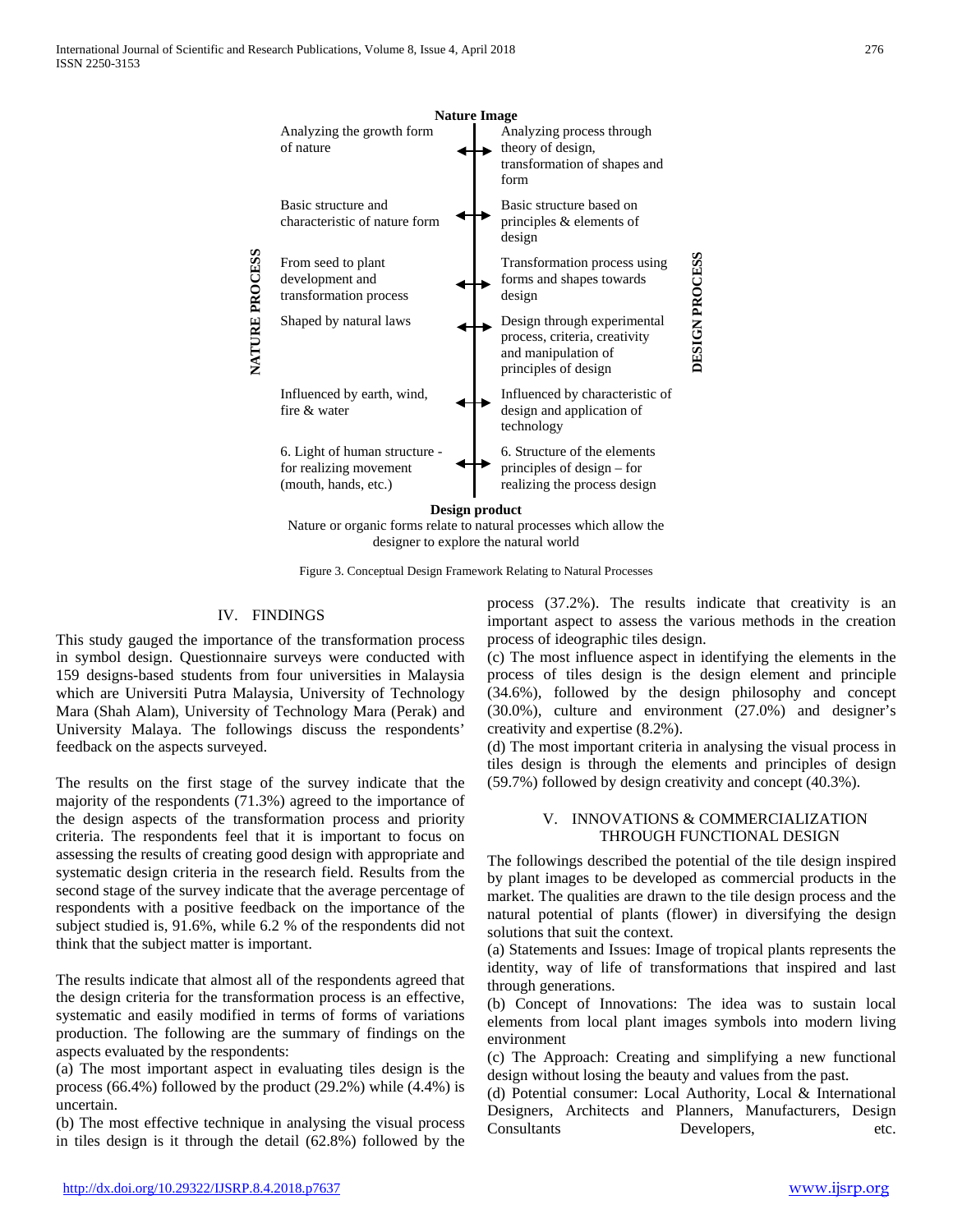(e) Benefits/advantages; Developing a new approach in producing a new tiles images with integration of new concept and material. This measurement will lead to the findings & the similarity of characteristic and function in product innovation and commercialization

(f) Competitors/current practice Designers/ Artist/ Manufactures using the method of tiles design production from actual cultural/ local images added directly to product design

Figure 4 indicate the process of design transformation inspired from a flower as nature resource by using the identifiable design and process criteria. The symbolic forms are then transform into product /landscape product eg. tile design (see Figure 5).



Figure 4. The design transformation process of flower



Figure 5. Examples of development of tile design based on plant image

## VI. CONCLUSION

Discussion in this study can be summarized as follows:

(a) The design can be produced more effectively when the created process explored through the media, equipment, etc. using the proper method.

(b) Emphasis on the visual approach using conceptual sketches produced during problem solving and idea generation process in design. One can express his or her feeling and emotions during the process and eventually produce more innovative artistic expression and meaning.

(c) The approach includes the intellectual process of forming goals and boundaries, analysing the situation, taking into account the existing possibilities, selecting elements for analysis and creating a way to approach the appropriate design problems of design.

The needs of systematic thinking ability and a clear goal are important in producing an effective transformation process. Beauty, harmony and aesthetic values must be taken into account in the visual assessment. The studies on the transformation process and methods based on the nature and the Islamic concept, in particular the plants and Islamic elements can contribute in increasing the knowledge and the production involving product design that based on the nature as resources. In addition, the theoretical information that has been collected and practice in this study can be utilized to create innovations and their promotion for nature based product

The use of local plants could generate the original identity of symbols and images to industrial as well as architectural and landscape products. By exposing the systematic methods, techniques and processes through experimentation, innovation and Islamic knowledge contribution could be used to benefit the related parties. Indirectly, it encourages Muslim inventors and designers to increase the number of products and production of various product designs.

## **REFERENCES**

- [1] Charles, W. and Cynthia, B *Basic visual concepts and principles*. Dubuque: Synder: Wm. C. Brown Publishers, 1992
- [2] [Paul, L. Graphic thinking for architects & designers. New York: J. Wiley, 2001
- [3] Alan Powers. *Nature in design,* London: Conan Octopus Limited, 2002
- [4] Ian, L.M. Design with nature. Philadephia: The Falcon Press, 1969
- [5] Wucius. W.. *Principles of form and design.* New York: John Wiley & Sons, 1995
- [6] Mohamad Tamyez, BExploration of the nature with a design eye.' *Ilham 04 ( Inspiration from nature)* Faculty of Art & Design, UiTM. Shah Alam, 2004.
- [7] Marcia, D. and Sheila, S. Survival is optional: Only leaders with knowledge can lead the transformation'.. Retrieved from http://mdaszko.com/theoryoftransformation \_final\_to\_short\_article\_apr05.pdf, 2005, 408-247-7757
- [8] Marcia, D. Innovate or evaporate: How to create a sustainable future. Retrieved from http://mdaszko.com/Article3.pdf, 2006.
- [9] Baginda Muchtar, "Secret of the Human Light". Retrieved from http://rbssprof.blogspot.com/2009/06/rahsia-budi-suci-sejati-post-237.html

**AUTHORS**